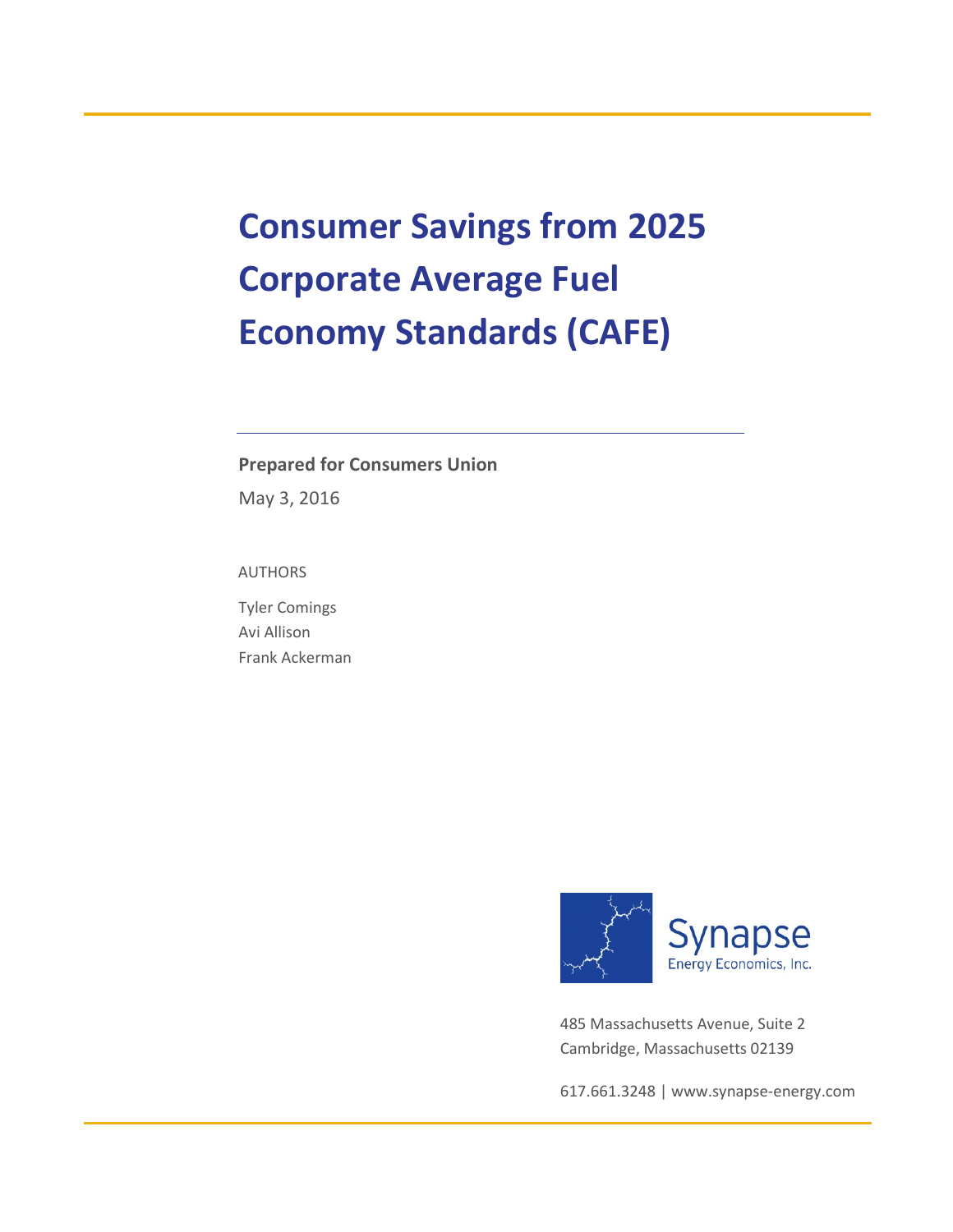# **1. INTRODUCTION**

This report provides estimates of net savings under the latest CAFE (corporate average fuel economy) standards for a typical car and light truck owner. We have evaluated the costs and fuel savings associated with compliance with the 2025 standard--the latest model year (MY) proposed--relative to the existing standards for MY 2016. The costs of compliance are based on assumed incremental technology costs when purchasing a vehicle, as well as associated annual insurance and maintenance costs. Fuel savings are based on forecasts of future gasoline prices and miles driven.

As shown in [Table 1,](#page-1-0) we found that the lifetime net savings (i.e. savings minus costs) for compliance with the MY 2025 standard are \$3,000 per car and \$4,200 per light truck, under base case assumptions for gasoline prices and technology costs. Under a higher gas price regime, compliance becomes even more attractive, with a typical car saving \$5,600 and a truck saving \$7,300.

| <b>Gas Prices</b> | Car     | <b>Truck</b> |
|-------------------|---------|--------------|
| Base Case         | \$3,000 | \$4,200      |
| <b>High Case</b>  | \$5,600 | \$7,300      |

<span id="page-1-0"></span>**Table 1: Lifetime Net Savings for MY 2025 Compliance (Net Present Value at 3% discount rate)**

The savings estimates for cars and trucks are presented in further detail below. A description of the underlying assumptions is in the subsequent section.

# **2. NET SAVINGS FROM 2025 CAFE STANDARDS**

Owners of new cars and trucks will save significantly when purchasing a vehicle that complies with the 2025 CAFE standards, relative to current standards. The 2025 CAFE standards for cars and trucks are 52.9 mpg (miles per gallon) for cars and 39 mpg for light trucks.<sup>[1](#page-1-1)</sup> This represents a 46 percent increase in car fuel economy and a 4[2](#page-1-2) percent increase for light trucks, compared to the 2016 standards.<sup>2</sup>

 $\overline{\phantom{a}}$ 

<span id="page-1-1"></span><sup>1</sup> U.S. EPA and U.S. DOT. *2017 and Later Model Year Light-Duty Vehicle Greenhouse Gas Emissions and Corporate Average Fuel Economy Standards*, p.62640-1 (Final Rule). Available at[: https://www.gpo.gov/fdsys/pkg/FR-2012-](https://www.gpo.gov/fdsys/pkg/FR-2012-10-15/pdf/2012-21972.pdf) [10-15/pdf/2012-21972.pdf.](https://www.gpo.gov/fdsys/pkg/FR-2012-10-15/pdf/2012-21972.pdf) These levels represent the "average achieved fleet-wide," which accounts for other means of achieving compliance such as: flexible fuel credits (FFV), credits for electric and plug-in hybrid vehicles, payment of penalties (instead of compliance), and carrying over compliance credits from year to year. This results in an "average achieved" standard of 47.4 mpg for cars and trucks combined. This is different from the commonly reported 54.5 mpg standard for cars and trucks combined, which assumes that compliance can only be achieved through fuel efficiency technology.

<span id="page-1-2"></span><sup>&</sup>lt;sup>2</sup> 2016 CAFE standards are 36.2 mpg for cars and 27.5 for trucks. Available at:

<http://www.nhtsa.gov/Laws+&+Regulations/CAFE+-+Fuel+Economy/Model+Years+2012-2016:+Final+Rule>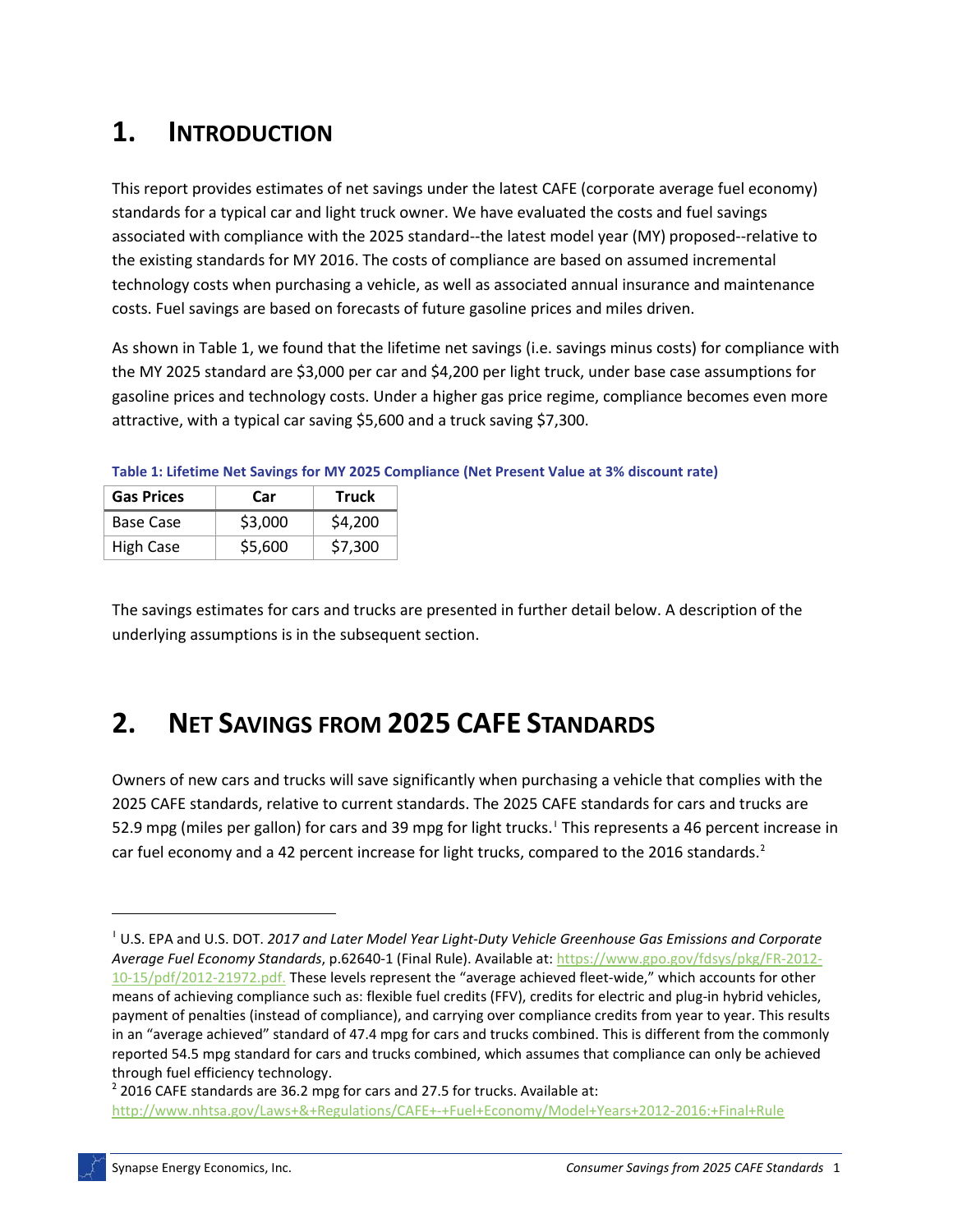Under base case assumptions for gasoline prices and compliance technology costs, we estimate that 2025 compliance will save \$3,000 per car and \$4,200 per truck—see Figure 1 and [Figure 2](#page-3-0) below.[3](#page-2-0) These net savings estimates account for both the costs of compliance with the standard and resulting fuel savings—both of which are incremental to existing 2016 CAFE standards.

CAFE savings estimates fluctuate—while remaining positive—with variations in compliance costs and gasoline price assumptions. (We discuss these assumptions in more detail in the next section.) Higher gas prices lead to net savings of \$5,600 per car (an 89 percent savings increase) and \$7,300 per truck (a 74 percent savings increase). Under the most favorable assumptions considered--high gas prices and low technology costs—net savings are \$5,700 per car and \$8,000 per truck.



**Figure 1: Lifetime Savings for MY 2025 Car (Net Present Value at 3% discount rate)**

l

<span id="page-2-0"></span><sup>&</sup>lt;sup>3</sup> Savings estimates were developed by Synapse using methodology that is consistent with previous EPA and NHTSA estimates. All dollar figures in this report are expressed in 2013 dollars.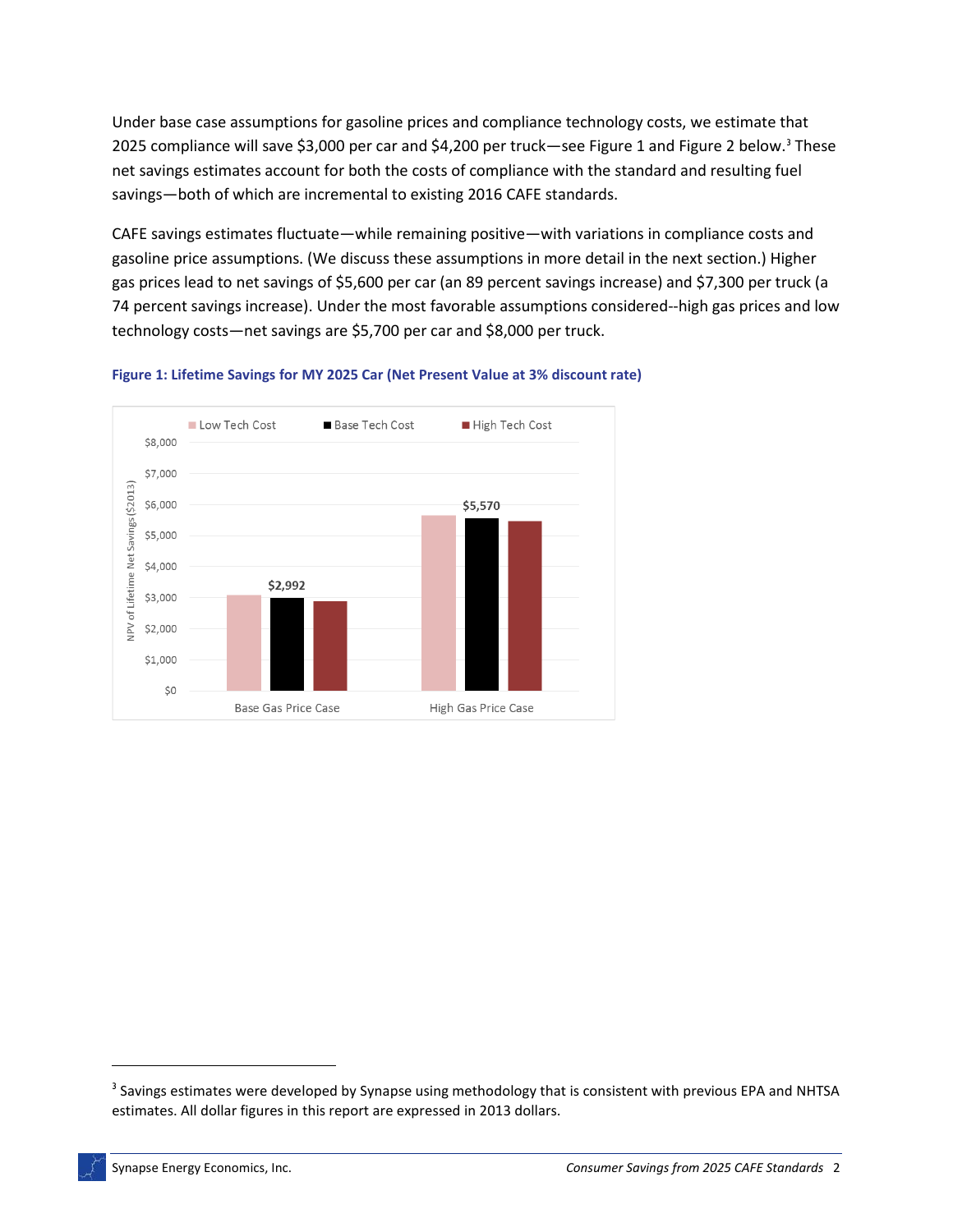

<span id="page-3-0"></span>

Because most cars and trucks are purchased using financing rather than cash upfront, most car and truck owners will save money immediately. When the compliance costs for CAFE are spread over the term of a typical loan—between five and six years—the annual fuel savings outweigh the annual costs in all years. The bars on Figure 3 an[d Figure 4](#page-4-0) (below) show the annual compliance costs and fuel savings for a car and truck, respectively, under base case assumptions. Costs through year six are mostly from loan payments. After year six, low incremental insurance and maintenance costs persist in each year. The lines on each chart show the cumulative net savings (i.e. saving minus costs) through the vehicle's first ten years of operation. For both cars and trucks, half of the lifetime savings (shown above in Figure 1 and [Figure 2\)](#page-3-0) is realized by the ninth or tenth year of operation.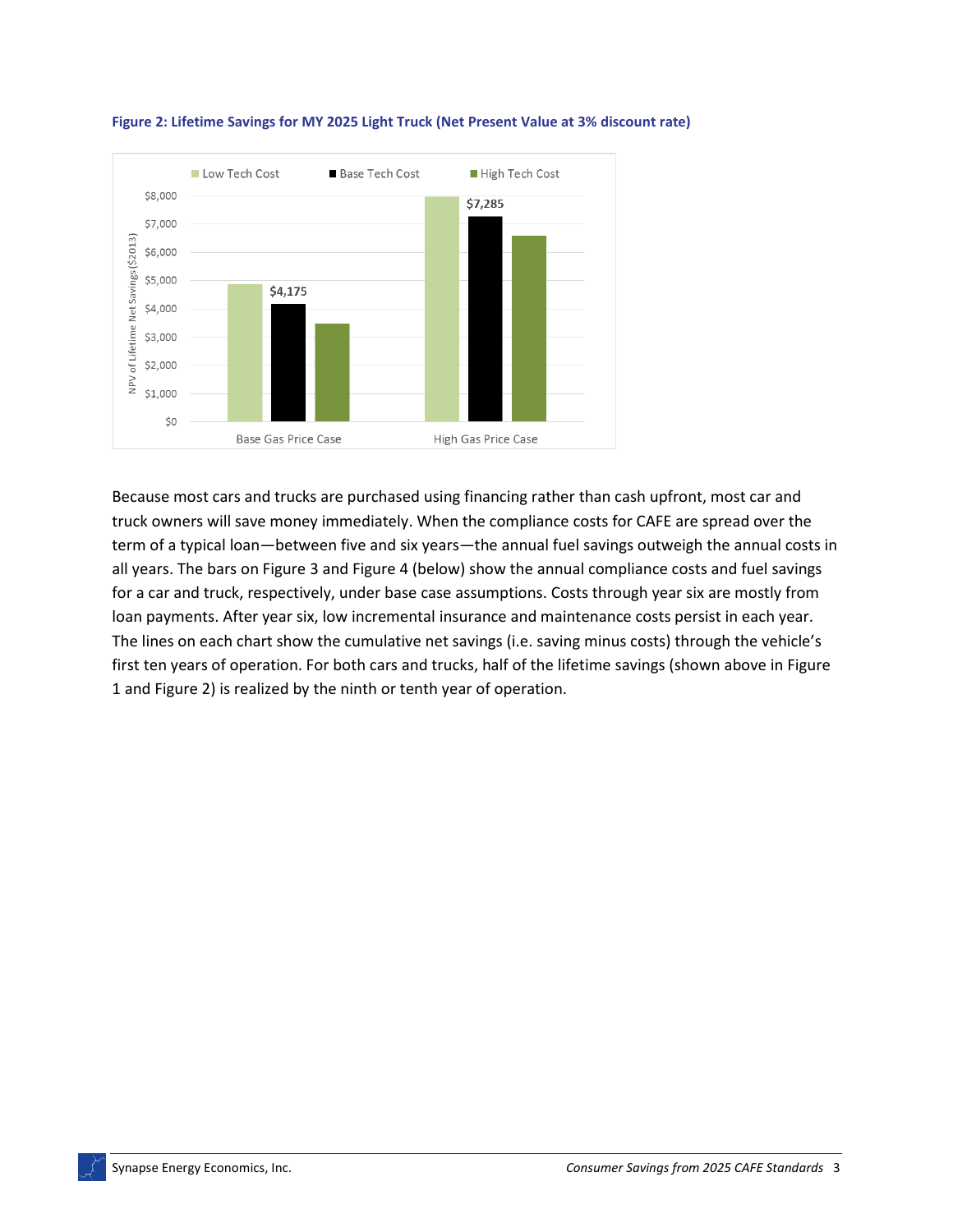

**Figure 3: Annual Car Compliance Costs and Fuel Savings (per vehicle, assuming financing)**

#### <span id="page-4-0"></span>**Figure 4: Annual Light Truck Compliance Costs and Fuel Savings (per vehicle, assuming financing)**



In the less frequent scenario that the vehicles are paid for in cash, consumers will save slightly more over the lifetime of the vehicle than with financing. However, unlike with financing, owners paying cash will not experience savings immediately. This is merely because the fuel savings in the first year do not outweigh the additional compliance costs if an owner pays for the vehicle in one lump sum. For a car paid for with cash, the "payback" period, or time until there are cumulative net savings from 2025 CAFE compliance, ranges between three and five years (depending on future gasoline prices and compliance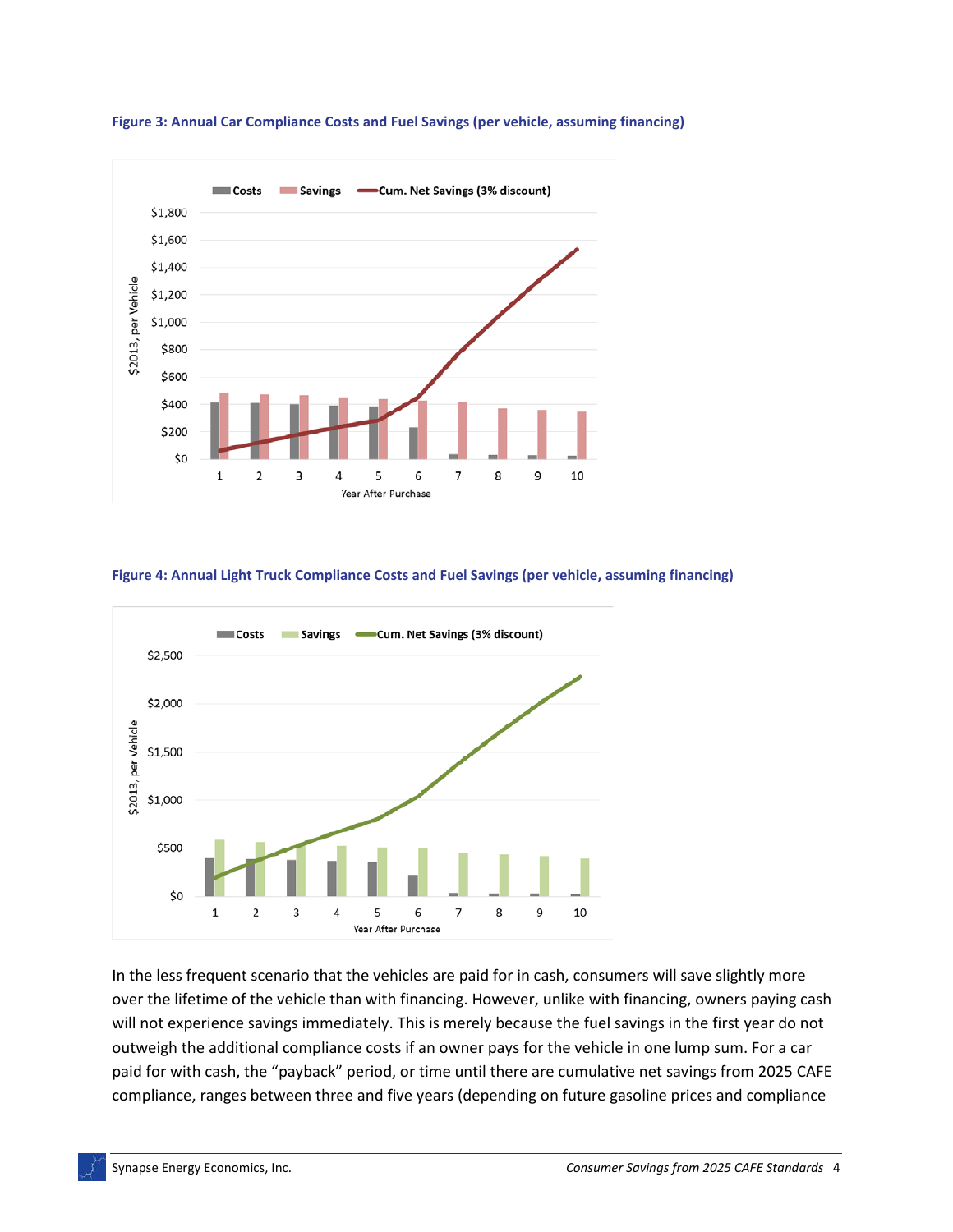costs). A truck owner paying cash will see net savings starting between two and five years from purchase.

# **3. METHODOLOGY FOR ESTIMATING NET SAVINGS**

Compliance costs for the 2025 standard were based on estimates from the U.S. Environmental Protection Agency (EPA) and National Highway Traffic Safety Administration (NHTSA). The EPA estimates were higher than those from NHTSA for both cars and trucks. Thus we used the EPA estimates as a high cost case, NHTSA estimates as a low cost case, and the average of the two as the base case. This resulted in a mid-range estimate of \$1,738 per car and \$1,630 per truck. There is significantly more variation in the compliance cost estimates for trucks than there is for cars. This effect is seen when comparing the lifetime savings results between technology cost cases for cars (shown in Figure 1) compared to trucks (shown i[n Figure 2\)](#page-3-0). Under financing, we assumed that the compliance cost was spread over an average car loan term and was subject to the average interest rate on new car loans.<sup>[4](#page-5-0)</sup>

| Cost per vehicle               | Car     | <b>Truck</b> |
|--------------------------------|---------|--------------|
| High $(EPA)^5$                 | \$1,816 | \$2,167      |
| Base (average of low and high) | \$1,738 | \$1,630      |
| Low (NHTSA) <sup>6</sup>       | \$1,659 | \$1,094      |

#### **Table 2: MY 2025 Compliance Cost Estimates**

The most important determinant of net savings is the gasoline price. In this study, we relied on the Energy Information Administration's (EIA) Annual Energy Outlook (AEO) developed in 2015 (the latest version available)[. Figure 5](#page-6-0) shows the AEO 2015 reference gasoline price starting at around \$3.00 per gallon in 2025. The "high" case starts at about \$4.50 per gallon.[7](#page-5-3) Our previous study used the AEO 2012 gasoline price forecast, which was between the base and high cases used in the current study, as shown

 $\overline{\phantom{a}}$ 

<span id="page-5-0"></span><sup>4</sup> Experian, State of the Automotive Finance Market Fourth Quarter 2015. Available at: [http://www.experian.com/assets/automotive/quarterly-webinars/experian-auto-2015-q4.pdf.](http://www.experian.com/assets/automotive/quarterly-webinars/experian-auto-2015-q4.pdf) We assumed the reported average loan term of 67 months and average interest rate of 4.63%.

<span id="page-5-1"></span><sup>&</sup>lt;sup>5</sup> Final Rule, Table I-16. Adjusted from 2010 to 2013 dollars based on Producer Price Index for Motor Vehicles reported by Bureau of Labor Statistics (available at: http://www.bls.gov/news.release/archives/ppi\_01152014.pdf)

<span id="page-5-2"></span><sup>&</sup>lt;sup>6</sup> Final Rule, Table III-25. Adjusted from 2010 to 2013 dollars as noted above.

<span id="page-5-3"></span> $<sup>7</sup>$  The "high" case is based on AEO's High Oil Price scenario. All AEO forecasts are available at:</sup> <http://www.eia.gov/oiaf/aeo/tablebrowser/>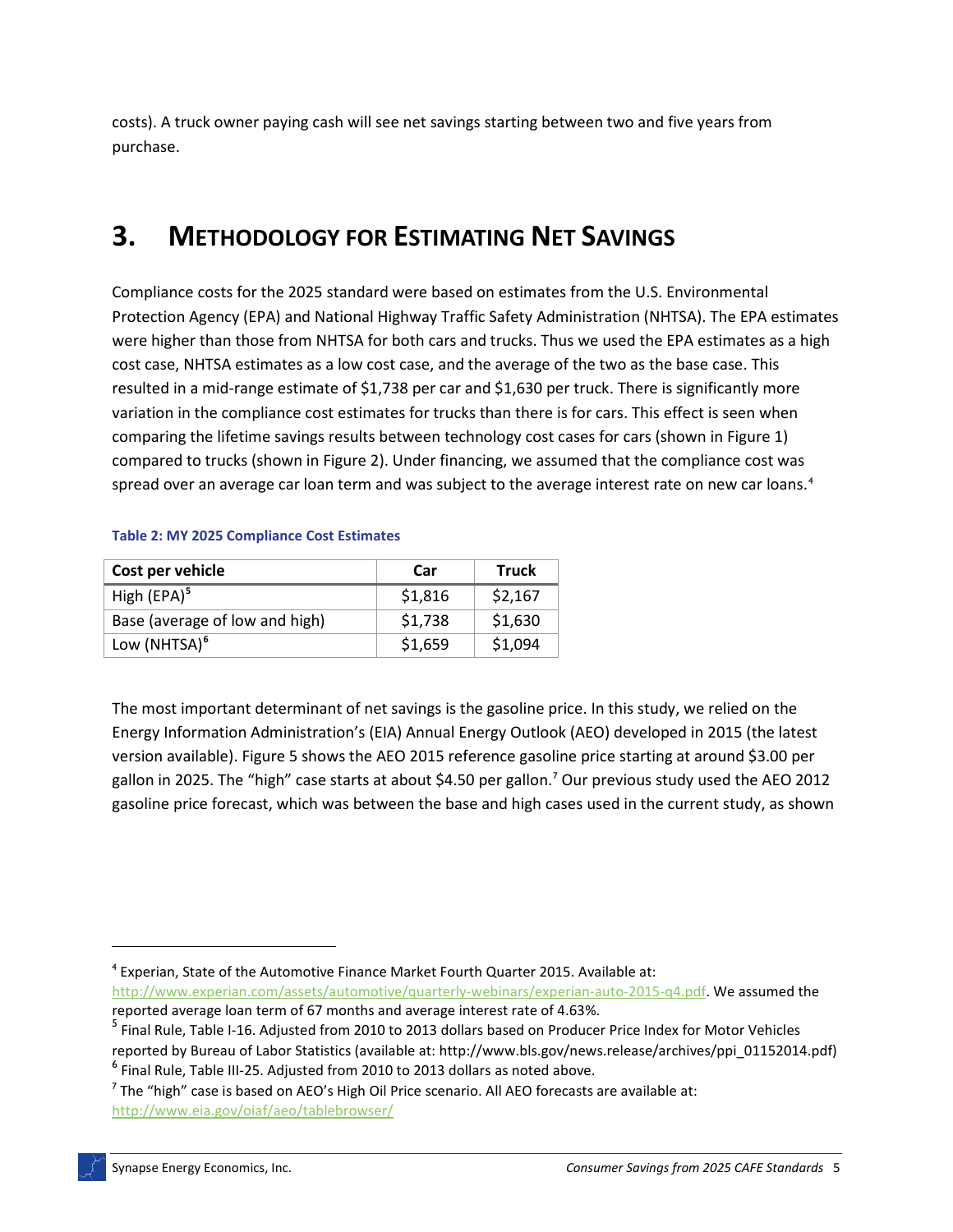in Figure 5.<sup>[8](#page-6-1)</sup> Thus, the base case results presented in this study reflect decreased gas price expectations compared to three years ago.<sup>[9](#page-6-2)</sup>



<span id="page-6-0"></span>

NHTSA's fuel economy values were developed under test conditions and have historically been higher than actual vehicle economy, as reported by the Federal Highway Administration (FHWA).<sup>[10](#page-6-3)</sup> Thus, in estimating fuel savings, the miles per gallon targets mentioned previously were tempered with what is referred to as the "fuel economy gap." This adjustment attempts to capture actual performance on the road. As shown below in [Table 3,](#page-7-0) this gap leads to adjusted values of 41.3 mpg for cars and 32.5 mpg for trucks.

Fuel savings is also determined by the vehicle miles traveled (VMT). We relied on previous assumptions for lifetime VMT, including the annual survival rate of cars and trucks over time.<sup>[11](#page-6-4)</sup> The typical car or truck evaluated in this study is a representation of the entire fleet. For example, if 20 percent of the car fleet is off the road by year 11, then the VMT for our typical car in that year is adjusted downward to reflect

l

<span id="page-6-1"></span><sup>8</sup> Consumers Union. *A Review of Consumer Benefits from Corporate Average Fuel Economy (CAFE) Standards*, June 2013. Available at[: http://consumersunion.org/wp-content/uploads/2013/06/FuelEconomyStandards.pdf](http://consumersunion.org/wp-content/uploads/2013/06/FuelEconomyStandards.pdf) Estimates in the previous study were for a combined car/truck compliance vehicle. Therefore, they are not directly

<span id="page-6-2"></span>comparable to the separate car and truck estimates provided in this current study. <sup>9</sup> AEO 2015's Low Oil Price scenario, not explored here, projects the highly unlikely trajectory that gasoline prices

will stay under \$3.00 through 2040. However, even under this extremely low case, the lifetime savings from compliance with the 2025 CAFE standards were \$1,800 per car and \$2,700 per truck.

<span id="page-6-3"></span><sup>10</sup> U.S. EPA and U.S. DOT. *Joint Technical Support Document: Final Rulemaking for 2017-2025 Light-Duty Vehicle Greenhouse Gas Emission Standards and Corporate Average Fuel Economy Standards*, Table 4-1 (TSD). Available at: [https://www3.epa.gov/otaq/climate/documents/420r12901.pdf.](https://www3.epa.gov/otaq/climate/documents/420r12901.pdf)

<span id="page-6-4"></span><sup>&</sup>lt;sup>11</sup>TSD, Table 4-3. Available at: [https://www3.epa.gov/otaq/climate/documents/420r12901.pdf.](https://www3.epa.gov/otaq/climate/documents/420r12901.pdf) The survivalweighted VMT in our study is based in part on the proportion of cars and trucks that are expected to remain on the road in each year through their respective lifetimes. These assumed survival rates used by NHTSA are based on historical vehicle registration data.